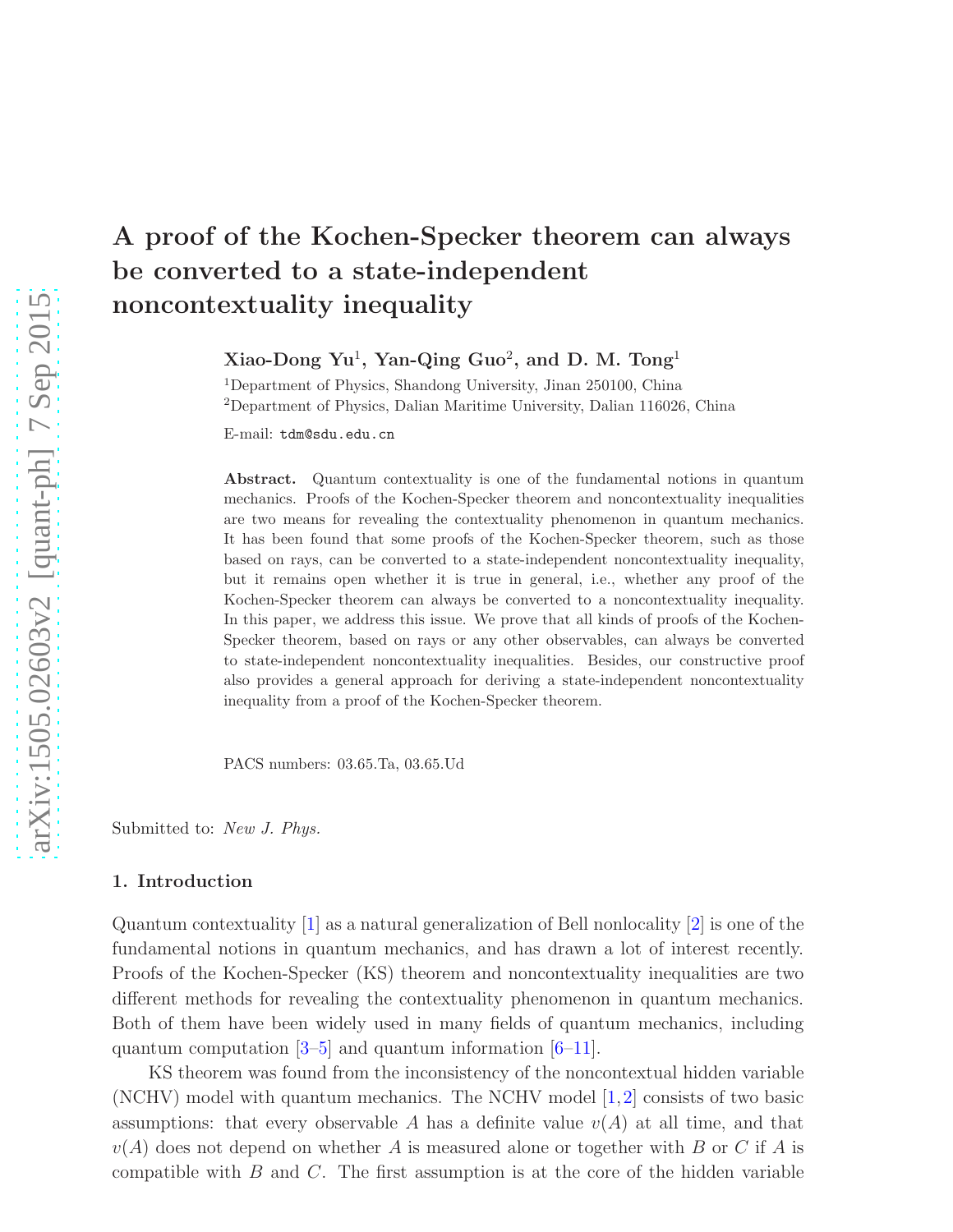theory while the latter is the exhibition of noncontextuality. An observable corresponds to a Hermitian operator in quantum mechanics, and two observables being compatible in the NCHV model is corresponding to the operators being commutative in quantum mechanics. A measurement context in the NCHV model, defined as a set of mutually compatible observables, is corresponding to a set of mutually commutative operators in

quantum mechanics. To examine the inconsistency of the NCHV model with quantum mechanics, Kochen and Specker assumed that the algebraic structure of compatible observables in quantum mechanics is also preserved in the NCHV model, which leads to the sum rule and product rule  $[12, 13]$  $[12, 13]$ . The sum rule means that if A and B are two compatible observables and  $C = A + B$ , then  $v(C) = v(A) + v(B)$ . Similarly, the product rule means that if A and B are two compatible observables and  $C = A \cdot B$ , then  $v(C) = v(A) \cdot v(B)$ . It was found that there always exists a finite set of observables for any n-dimensional Hilbert space with  $n \geq 3$ , such that all elements in the set cannot simultaneously have values satisfying the sum rule and product rule. This finding is usually called the KS theorem, which shows that the NCHV model is not compatible with quantum mechanics.

A proof of the KS theorem is accomplished by finding an observable set in which no value assignment of the observables can satisfy the sum rule and product rule, i.e., it inevitably leads to a logical contradiction if the value assignments of the observables are required to satisfy the sum rule and product rule. Such sets of the observables that can lead to a logical contradiction between the value assignments and the algebraic structure are not unique, and each of them provides a proof of the KS theorem. Early proofs of the KS theorem are all based on the rays, rank-1 projectors, in the Hilbert space. The original proof of the KS theorem proposed by Kochen and Specker involves 117 rays. The size of the ray sets is reduced step by step [\[14–](#page-8-8)[18\]](#page-8-9) and the simplest proofs based on rays are with 31 rays for a 3-dimensional Hilbert space [\[16\]](#page-8-10) and 18 rays for a 4-dimensional Hilbert space [\[18\]](#page-8-9). Generalization of proofs of the KS theorem started from the works of Mermin and Peres [\[19,](#page-8-11) [14\]](#page-8-8), who found that the number of observables involved in a proof of the KS theorem can be significantly reduced if general observables are used, instead of only using rays. The Mermin-Peres square proposed by them involves only 9 observables in a 4-dimensional Hilbert space. Since then, a great number of proofs of the KS theorem based on general observables have been proposed [\[20](#page-8-12)[–32\]](#page-9-0).

Noncontextuality inequalities are an alternative tool for demonstrating the inconsistency between the NCHV model and quantum mechanics. A noncontextuality inequality is an expression which is fulfilled for all value assignments of observables in the NCHV model but is violated for some states in quantum mechanics. A noncontextuality inequality is said to be state-independent if it is violated by all quantum states. Proofs of the KS theorem and noncontextuality inequalities are two ways of showing the inconsistency between the NCHV model and quantum mechanics. Compared with proofs of the KS theorem, noncontextuality inequalities are more experiment-friendly, and therefore have drawn a lot of interest recently [\[33](#page-9-1)[–54\]](#page-9-2).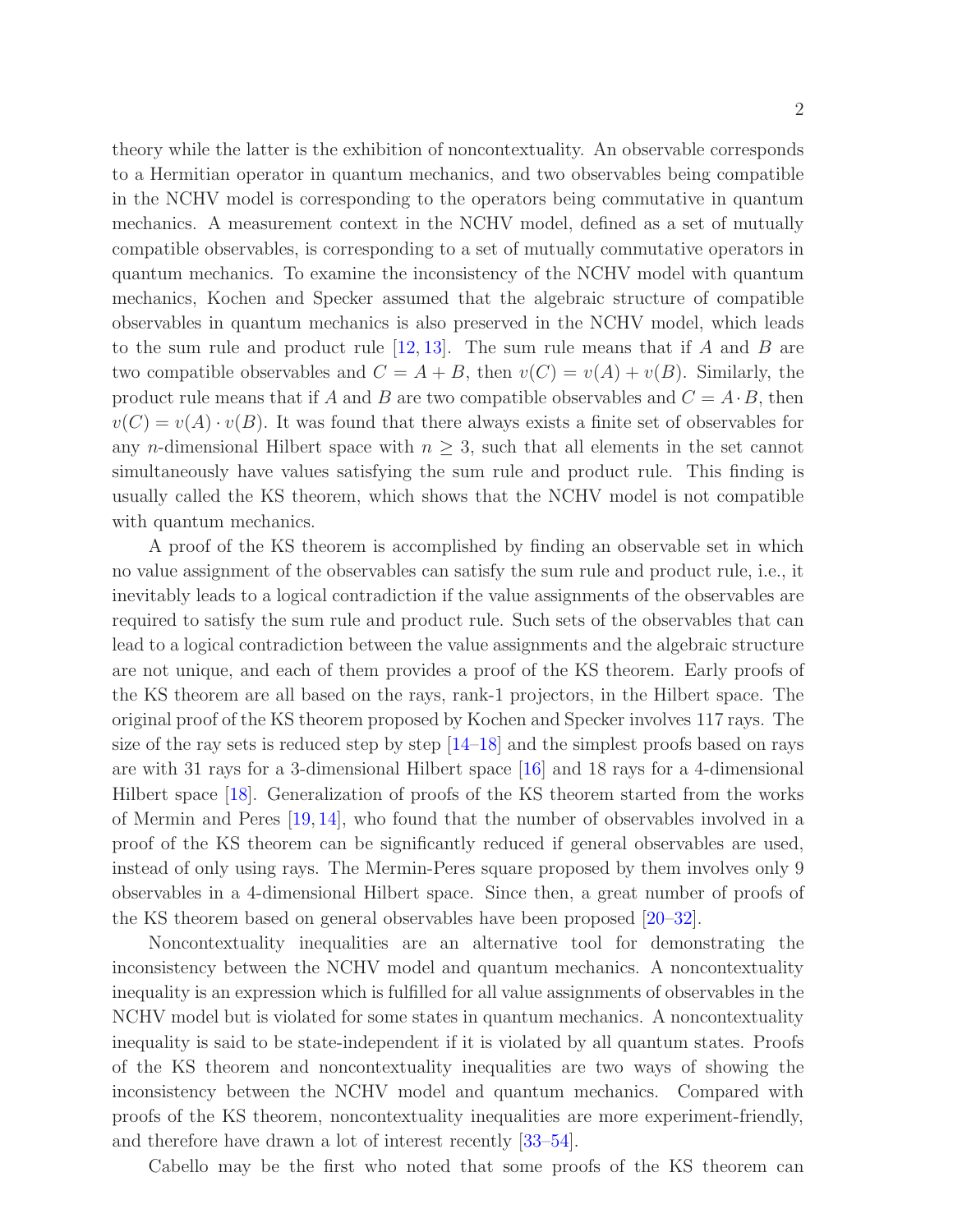be used to construct state-independent noncontextuality inequalities, and proposed the first state-independent noncontextuality inequality [\[35\]](#page-9-3). Soon after, Badziag *et al* showed that every proof of the KS theorem based on rays can be converted to a stateindependent noncontextuality inequality [\[36\]](#page-9-4). Indeed, for a proof of the KS theorem based on the ray set  $S = \{P_1, P_2, \ldots, P_\mu\}$  in an *n*-dimensional Hilbert space, one can construct the function  $F = \sum_{\alpha=1}^{N} \left( \sum_{i=1}^{n} A_{k_i^{\alpha}} - \prod_{i=1}^{n} (1 + A_{k_i^{\alpha}}) \right)$ , where  $A_{k_i^{\alpha}} = 1 - 2P_{k_i^{\alpha}}$ , and  $\{P_{k_1^{\alpha}}, P_{k_2^{\alpha}}, \ldots, P_{k_n^{\alpha}}\} \in S$  is the  $\alpha$ -th basis of the space,  $\alpha = 1, 2, \ldots, N$  with N being the total number of the bases. If  $\mathcal S$  satisfies the condition that every pair of orthogonal rays belongs to some  $\{P_{k_1^{\alpha}}, P_{k_2^{\alpha}}, \ldots, P_{k_n^{\alpha}}\}$ , then one can immediately obtain the noncontextuality inequality for the NCHV model,  $\langle F \rangle \leq N(n-2) - 2$ , which is violated for all quantum states since  $\langle F \rangle = N(n-2)$  in quantum mechanics. If S does not satisfy this condition, it should be enlarged by adding new rays to satisfy the condition and an inequality can be derived from the enlarged set. Most recently, the result of Badziąg *et al* was improved by Yu and Tong in Ref.  $[49]$ , where the authors put forward an alternative method, which need not enlarge the given ray set  $\mathcal S$  and can give a simpler inequality from a proof of the KS theorem based on rays.

These previous results show that some proofs of the KS theorem, such as those based on rays, can be converted to state-independent noncontextuality inequalities. However, it remains open whether such correspondence is true in general, i.e., whether any proof of the KS theorem, not limited to those based on rays, can always be converted to a state-independent noncontextuality inequality. This is a fundamental issue related to the relation between proofs of the KS theorem and noncontextuality inequalities. In this paper, we address this issue. Our results show that every proof of the KS theorem, based on rays or other observables, can always be converted to a state-independent noncontextuality inequality. Besides, our constructive proof also provides a simple approach for deriving a state-independent noncontextuality inequality from a general proof of the KS theorem. Proofs of the KS theorem based on general observables are usually simpler than those only based on rays, and therefore the inequalities derived from them are expected to be simpler and more useful.

This paper is organized as follows. In section 2, we demonstrate the existence of a noncontextuality inequality in any proof of the KS theorem and put forward a general approach to derive the inequality. In sections 3 and 4, as examples of showing its application, we apply our approach to proofs of the KS theorem based on rays and proofs of the KS theorem based on parity arguments, respectively, and derive the corresponding noncontextuality inequalities. Section 4 is the conclusion and remarks.

# 2. A general approach of converting a proof of the KS theorem to a noncontextuality inequality

We first specify some notation and relations.  $\mathcal S$  is used to denote a set of observables which carries out a proof of the KS theorem,  $S = \{A_1, A_2, \ldots, A_\mu\}$ , where the observables  $A_i$  may be rays or other observables. A measurement context is defined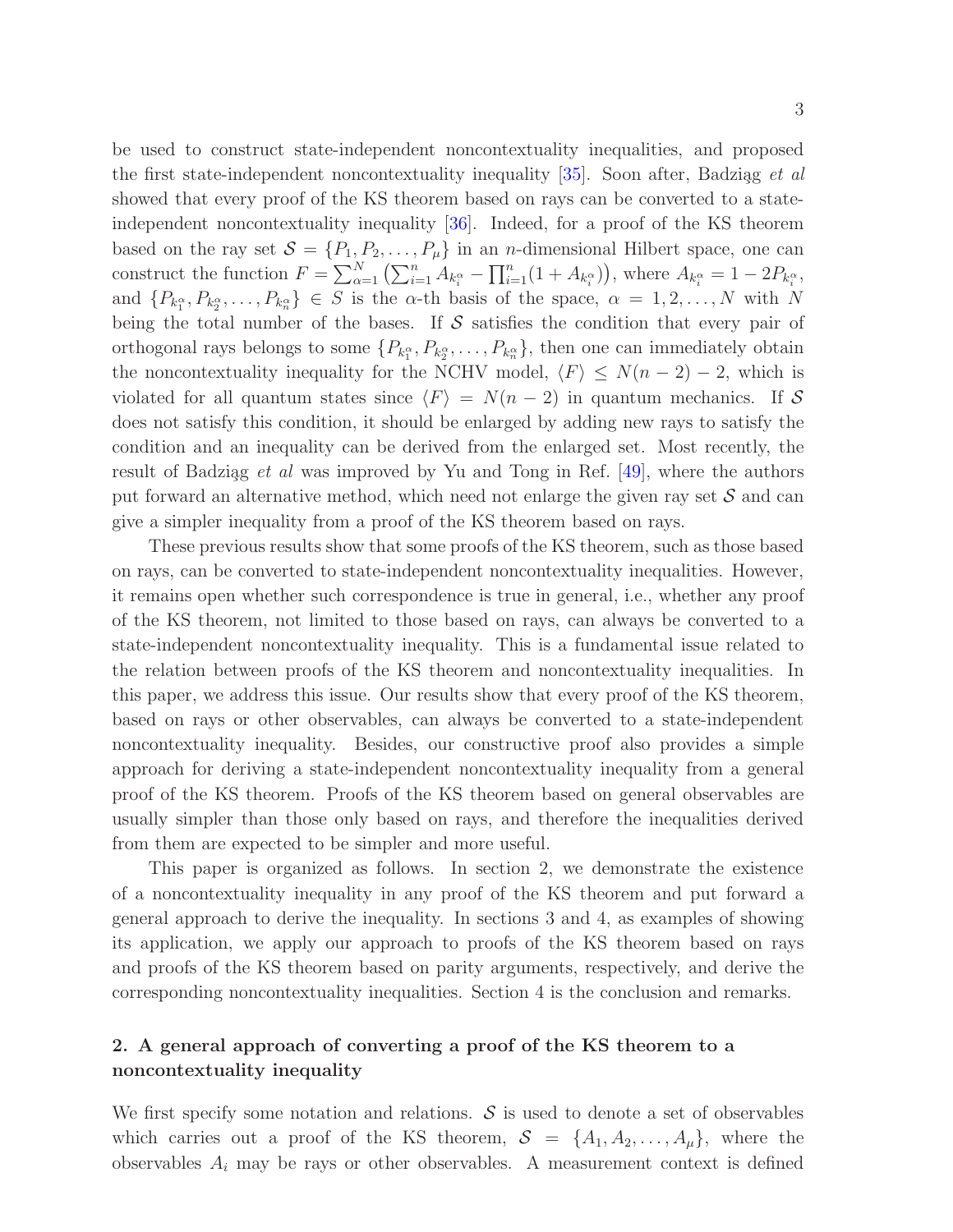as a subset of S, denoted as  $\mathcal{S}_{\alpha}$ , in which all observables are mutually compatible, where the subscript  $\alpha$  is used to label different measurement contexts,  $\alpha = 1, 2, \ldots, L$ . The  $\alpha$ -th measurement context can be written as  $\mathcal{S}_{\alpha} = \{A_{k_1^{\alpha}}, A_{k_2^{\alpha}}, \ldots, A_{k_m^{\alpha}}\}$ , where the subscripts  $1 \leq k_1^{\alpha} < k_2^{\alpha} < \cdots < k_m^{\alpha} \leq \mu$  and  $m = m(\alpha)$  is the number of observables in the  $\alpha$ -th measurement context. Note that m in the subscript of  $k_m^{\alpha}$  depends on  $\alpha$ , i.e., the number of observables in different measurement contexts may be different. We use  $\mathbb{R}[A_{k_1^{\alpha}}, A_{k_2^{\alpha}}, \ldots, A_{k_m^{\alpha}}]$  to denote the set of all polynomials of  $A_{k_1^{\alpha}}, A_{k_2^{\alpha}}, \ldots, A_{k_m^{\alpha}}$ , with real coefficients.  $\mathcal{I}_{\alpha}$  is a subset of  $\mathbb{R}[A_{k_1^{\alpha}}, A_{k_2^{\alpha}}, \ldots, A_{k_m^{\alpha}}]$ , defined as  $\mathcal{I}_{\alpha} = \{r \in \mathbb{R}[A_{k_1^{\alpha}}, A_{k_2^{\alpha}}, \dots, A_{k_m^{\alpha}}] | r(\hat{A}_{k_1^{\alpha}}, \hat{A}_{k_2^{\alpha}}, \dots, \hat{A}_{k_m^{\alpha}}) = 0\}$ , where  $\hat{A}_i$  is the operator of observable  $A_i$ . The terminology, a 'value assignment' v to S means that a value, denoted as  $v(A_i)$ , is assigned to each observable  $A_i$  in S, where  $v(A_i)$  is an eigenvalue of the operator  $\hat{A}_i$ . If a value assignment v satisfies the sum rule and product rule, then  $r|_v \equiv r(v(A_{k_1^{\alpha}}), v(A_{k_2^{\alpha}}), \ldots, v(A_{k_m^{\alpha}})) = 0$  for  $r \in \mathcal{I}_{\alpha}, \alpha = 1, 2, \ldots, L$ , since the observables  $A_{k_1^{\alpha}}, A_{k_2^{\alpha}}, \ldots, A_{k_m^{\alpha}}$  are mutually compatible.

We now demonstrate the existence of a noncontextuality inequality in a proof of the KS theorem expressed by S. The fact that the observable set  $S$  provides a proof of the KS theorem means that no value assignment  $v$  can simultaneously fulfil all the equations in  $\{r|_v=0|r\in\bigcup_{\alpha=1}^L\mathcal{I}_\alpha\}$ , which is a infinite set since each  $\mathcal{I}_\alpha$  is infinite. Note that  $\mathcal{I}_\alpha$  is an ideal of the polynomial ring  $\mathbb{R}[A_{k_1^{\alpha}}, A_{k_2^{\alpha}}, \ldots, A_{k_m^{\alpha}}]$ . According to Hilbert's basis theorem,  $\mathbb{R}[A_{k_1^{\alpha}},A_{k_2^{\alpha}},\ldots,A_{k_m^{\alpha}}]$  is a Noetherian ring, and therefore  $\mathcal{I}_{\alpha}$  can be finitely generated. For each  $\mathcal{I}_{\alpha}$ , we can always find a finite subset of  $\mathcal{I}_{\alpha}$ ,  $\{r_1^{\alpha}, r_2^{\alpha}, \ldots, r_{I_{\alpha}}^{\alpha}\}$ , such that all  $r \in \mathcal{I}_{\alpha}$  can be written as  $r = \sum_{i=1}^{I_{\alpha}} f_i r_i^{\alpha}$  with  $f_i \in \mathbb{R}[A_{k_1^{\alpha}}, A_{k_2^{\alpha}}, \dots, A_{k_m^{\alpha}}]$ . This implies that  $r|_v = 0$  for all  $r \in \mathcal{I}_\alpha$  if and only if  $r_i^\alpha|_v = 0$  for  $i = 1, 2, \ldots, I_\alpha$ . Hence, the observable set S provides a proof of the KS theorem if and only if no value assignment  $v$  can simultaneously fulfil the equations,  $\{r_i^{\alpha}|_v = 0 | i = 1, 2, ..., I_{\alpha}, \alpha = 1, 2, ..., L\}$ , which include a finite number of polynomials  $r_i^{\alpha}$ . By using these polynomials, we can define a function,  $F = -\sum_{\alpha=1}^L \sum_{i=1}^{I_\alpha} (r_i^{\alpha}(A_{k_1^{\alpha}}, A_{k_2^{\alpha}}, \dots, A_{k_m^{\alpha}}))^2$ . It is easy to verify that  $\langle F \rangle < 0$  plays the role of a state-independent noncontextuality inequality. In fact, since at least one  $r_i^{\alpha}|_v$  is nonzero for any value assignment v and therefore  $F|_v = -\sum_{\alpha=1}^L \sum_{i=1}^{I_{\alpha}} (r_i^{\alpha}|_v)^2 < 0$ , the average value  $\langle F \rangle$  must be less than zero. On the other hand, by definition, there is  $r_i^{\alpha}(\hat{A}_{k_1^{\alpha}}, \hat{A}_{k_2^{\alpha}}, \dots, \hat{A}_{k_m^{\alpha}}) = 0$ . We have  $\langle F \rangle = \text{Tr}(F\rho) = -\sum_{\alpha=1}^{L} \sum_{i=1}^{I_{\alpha}} \text{Tr}((r_i^{\alpha})^2 \rho) = 0$ for all quantum states  $\rho$ , which means that all quantum states violate the inequality  $\langle F \rangle < 0.$ 

With the help of the above demonstration, we may now develop a general approach of converting a proof of the KS theorem to a state-independent noncontextuality inequality. The above discussions show that the key is to find a set of observable polynomials,  $\{r_1, r_2, \ldots, r_N\}$ , which satisfies the two conditions: that  $r_i$  is a polynomial of some measurement context  $\mathcal{S}_{\alpha} = \{A_{k_1^{\alpha}}, A_{k_2^{\alpha}}, \ldots, A_{k_m^{\alpha}}\}$  satisfying that  $r_i(\hat{A}_{k_1^{\alpha}}, \hat{A}_{k_2^{\alpha}}, \ldots, \hat{A}_{k_m^{\alpha}}) = 0$ , and that for any value assignment v, at least one of  ${r_1|_v, r_2|_v, \ldots, r_N|_v}$  is nonzero. For convenience, hereafter, we call such a set of observable polynomials that satisfy the two conditions as a complete set of polynomials. Clearly, for a given set of observables  $S$ , there may be many different *complete* sets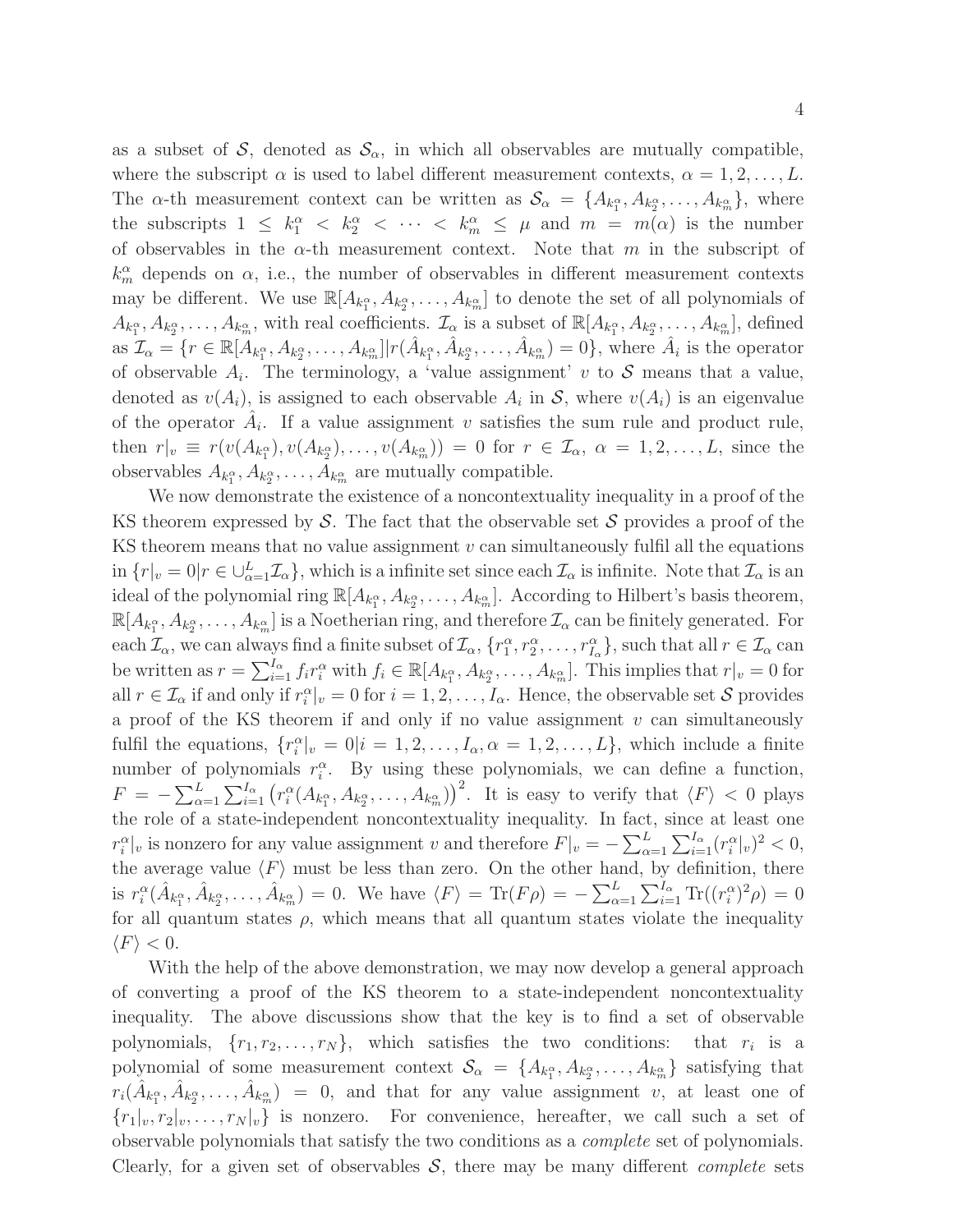5

of polynomials and the number  $N$  for different sets may be different too. We only need to find one of them to construct a noncontextuality inequality in  $S$ . Although it is difficult to prove whether an observable set provides a proof of the KS theorem, it is trivial to find a complete set of polynomials from the observable set that has been proved to be a proof of the KS theorem. Indeed, if a set of observables is a proof of the KS theorem, it means that no value assignment to the set can satisfy the sum rule and product rule. This is verified either by finding, for each value assignment, a polynomial of compatible observables that is equal to zero in quantum mechanics but nonzero for the value assignment in the NCHV model, or by finding several polynomials of compatible observables that are equal to zero in quantum mechanics but lead to a logical contradiction if they are required to be zero in the NCHV model. In each of the two cases, the set of the polynomials used in the proof is just what we want to find. They comprise a *complete* set of polynomials,  $\{r_1, r_2, \ldots, r_N\}$ , and can be used to construct a noncontextuality inequality,  $\langle F \rangle < 0$  with  $F = -\sum_{i=1}^{N} r_i^2$ . If we would like to obtain an inequality being with an explicit upper bound, we may normalize each polynomial by  $r_i/\sqrt{c_i}$ , where  $c_i = \min_{r_i|v \neq 0} (r_i|v)^2$  is a constant. In this case, there is  $r_i^2|_v \ge 1$  if  $r_i|_v = 0$  is violated. By using these normalized polynomials  $r_i/\sqrt{c_i}$ to take the place of  $r_i$ , the inequality can be expressed as  $\langle F \rangle \leq -1$ . Besides, the state-independent inequality obtained can be simplified by reducing  $A_i^k$  ( $k \ge d$ ) with  $(A_i - a_1)(A_i - a_2) \cdots (A_i - a_d) = 0$ , where  $a_1, a_2 \ldots, a_d$  are the d different eigenvalues of  $A_i$ .

So far, we have demonstrated the existence of a noncontextuality inequality in any proof of the KS theorem and have shown how to convert a proof of the KS theorem to a noncontextuality inequality. To summarize our approach briefly, one may derive a state-independent noncontextuality inequality from a proof of the KS theorem expressed by a set of observables  $S = \{A_1, A_2, \ldots, A_\mu\}$  via the following three steps.

1) Find a complete set of normalized polynomials, denoted as

<span id="page-4-1"></span>
$$
\mathcal{P}_c = \{r_1, r_2, \dots, r_N\}.\tag{1}
$$

This can be done by first finding a complete set of polynomials and then normalizing them by multiplying each by a suitable constant.

2) Define a function of observables by using the normalized polynomials,

<span id="page-4-0"></span>
$$
F = -\sum_{i=1}^{N} r_i^2,
$$
\n(2)

and simplify  $F = F(A_1, A_2, \ldots, A_\mu)$  by using the relation  $(A_i - a_1)(A_i - a_2) \cdots (A_i - a_d) =$ 0.

3) Write out the expression,

<span id="page-4-2"></span>
$$
\langle F(A_1, A_2, \dots, A_\mu) \rangle < -1,\tag{3}
$$

which is a state-independent noncontextuality inequality, i.e., violated by all the quantum states.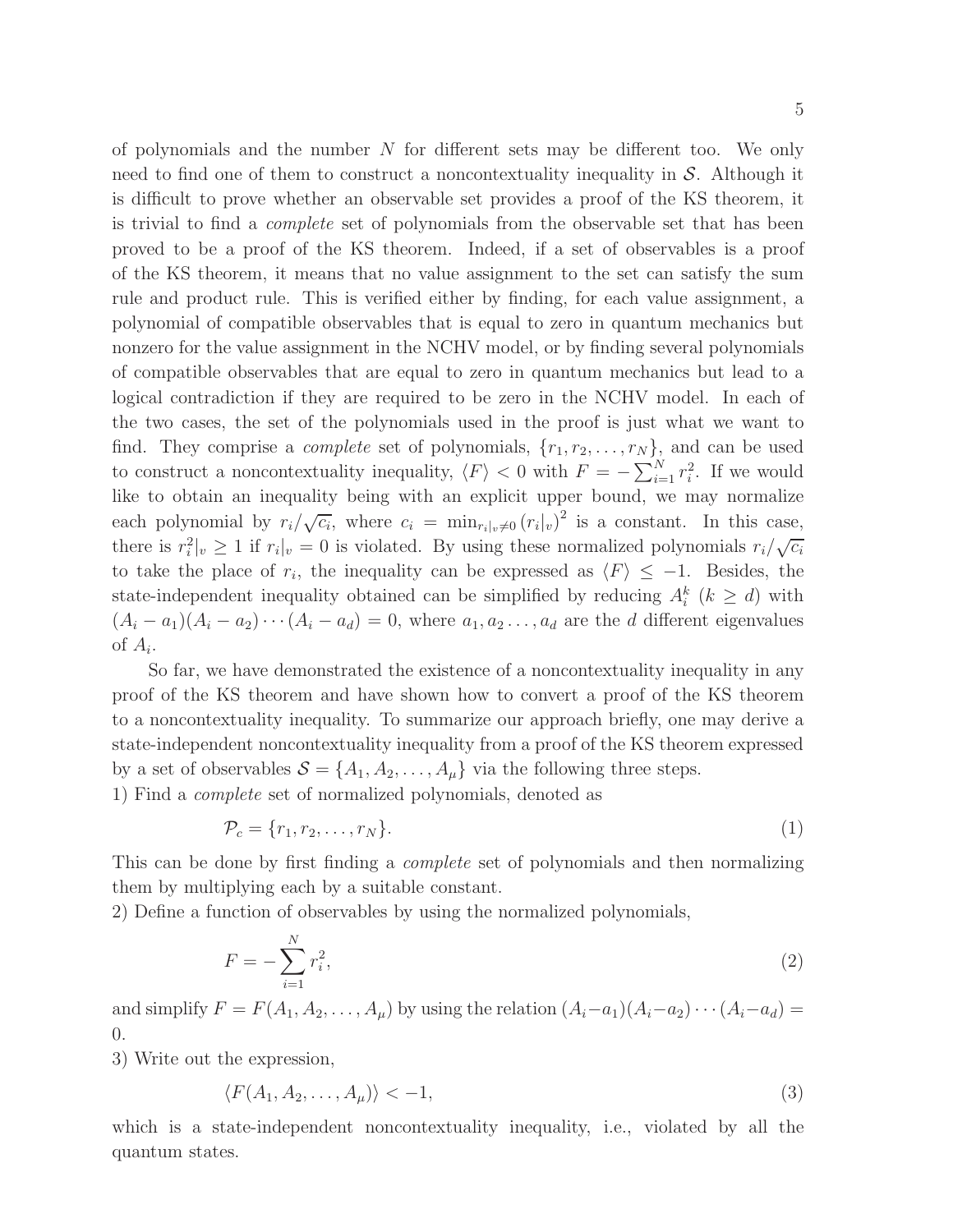It is worth noting that in the above discussions, the polynomials  $r_i$  have been assumed to be real for simplification. Although this assumption is applicable for almost all known proofs of the KS theorem, there are a few proofs of the KS theorem in which complex polynomials are involved  $[24, 29]$  $[24, 29]$ . Our approach is also applicable to these cases. When complex polynomials are involved in a proof of the KS theorem, the only modification is that equation  $(2)$  is replaced by

$$
F = -\sum_{i=1}^{N} r_i^{\dagger} r_i. \tag{4}
$$

In the following sections, we will take two well-known kinds of proofs of the KS theorem, proofs based on rays and proofs based on parity arguments, as examples to illustrate the approach.

# 3. Application to proof of the KS theorem based on rays

Let S be a set of rays that provides a proof of the KS theorem,  $S = \{P_1, P_2, \ldots, P_\mu\}$ , where  $P_i$  are rays in an *n*-dimensional Hilbert space. A ray set provides a proof of the KS theorem if and only if no value assignment  $v$  can simultaneously satisfy the KS rules: (i)  $v(P_i)v(P_j) = 0$  if  $P_i$  and  $P_j$  are orthogonal; and (ii)  $\sum_{i=1}^n v(P_{k_i^{\alpha}}) = 1$ , if  ${P_{k_i^{\alpha}}|i=1,2,\ldots,n}$  forms an orthogonal basis for the *n*-dimensional Hilbert space. In other words, at least one of these equations is invalid for each value assignment.

We now derive a state-independent noncontextuality inequality from the set  $\mathcal S$ by using our approach described in section 2. First,  $\{P_i P_j \mid \hat{P}_i \hat{P}_j = 0, P_i, P_j \in$  $S\} \cup {\sum_{i=1}^n P_{k_i^{\alpha}}-1} \mid \sum_{i=1}^n \hat{P}_{k_i^{\alpha}} = I_n, P_{k_i^{\alpha}} \in S$  comprise a *complete* set of polynomials [‡](#page-5-0), and each of the polynomials is already normalized since  $v(P_i)v(P_j) = 1$  if  $v(P_i)v(P_j) \neq 0$ and  $\sum_{i=1}^{n} v(P_{k_i^{\alpha}}) - 1 = -1$  or  $\geq 1$  if  $\sum_{i=1}^{n} v(P_{k_i^{\alpha}}) - 1 \neq 0$ . Therefore, we may take this set of polynomials as  $\mathcal{P}_c$ , a *complete* set of normalized polynomials defined in equation [\(1\)](#page-4-1). Second, substituting all the polynomials for  $r_i$  in equation [\(2\)](#page-4-0), and using the relation  $P_i(P_i - 1) = 0$ , i.e.,  $P_i^2 = P_i$ , we obtain

<span id="page-5-1"></span>
$$
F = -\sum_{\substack{i < j, \\ \hat{P}_i \hat{P}_j = 0}} P_i P_j - \sum_{\alpha} \left( 2 \sum_{i < j} P_{k_i^{\alpha}} P_{k_j^{\alpha}} - \sum_{i=1}^n P_{k_i^{\alpha}} + 1 \right). \tag{5}
$$

Third, the state-independent noncontextuality inequality reads  $\langle F \rangle$  < −1 and the quantum violation is given by  $\langle F \rangle = 0$  for all quantum states  $\rho$ . It is interesting to note that the inequality obtained by using the general approach is equivalent to the one in [\[49\]](#page-9-5), which is given by trial and error.

For the case considered by Badzigg *et al* [\[36\]](#page-9-4), where S includes N bases,  $S_\alpha$  =  $\{P_{k_1^{\alpha}}, P_{k_2^{\alpha}}, \ldots, P_{k_n^{\alpha}}\}, \alpha = 1, 2, \ldots, N$ , and every pair of orthogonal rays belongs to some

<span id="page-5-0"></span><sup>‡</sup> If the ray set is denoted by a graph, in which each vertex corresponds to a ray and two vertices corresponding to two orthogonal rays are connected by an edge, then these polynomials just correspond to the edges and n-vertex cliques in the graph.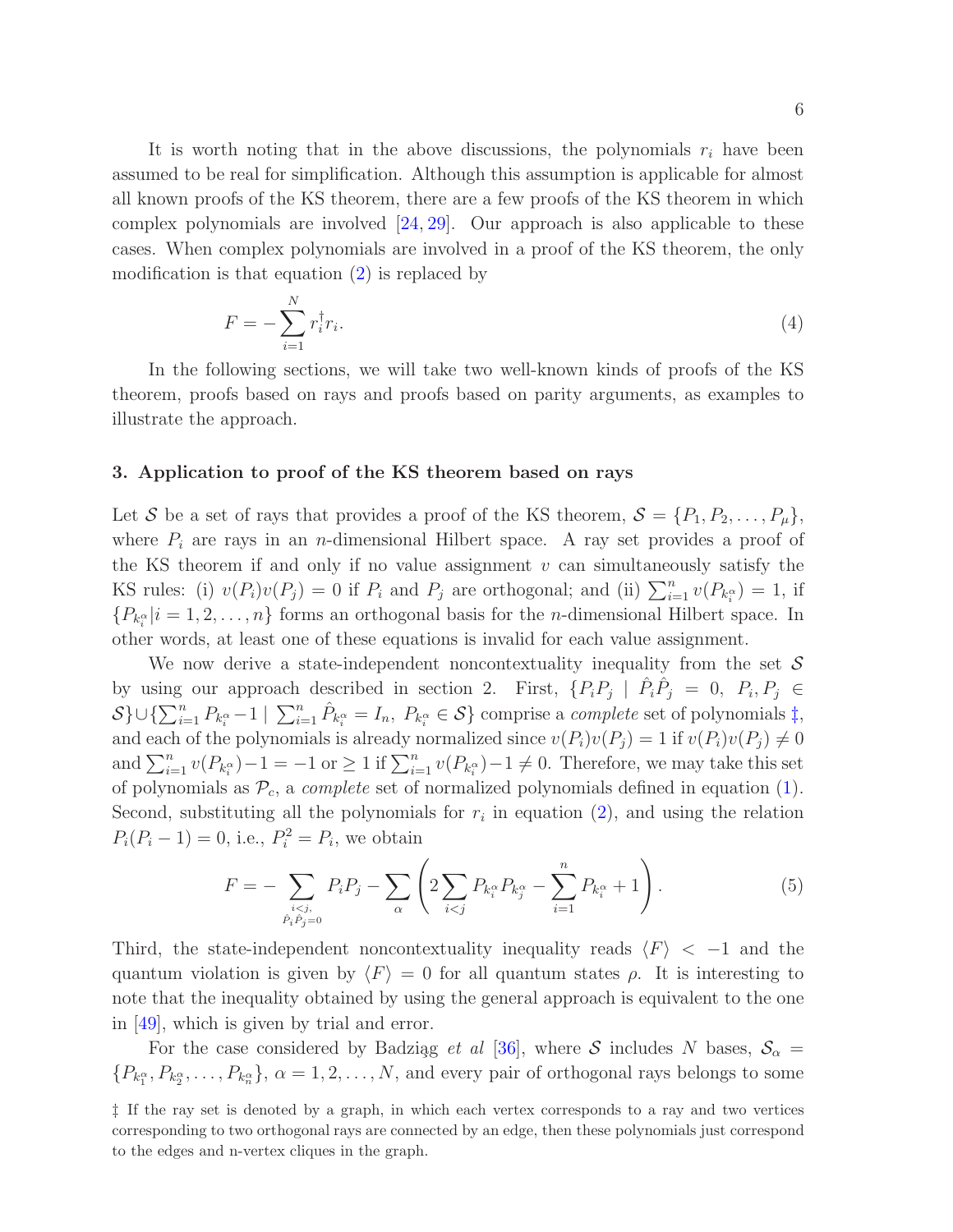$\mathcal{S}_{\alpha}$ , the *complete* set of normalized polynomials can be taken as  $\mathcal{P}_c = \{\sum_{i=1}^n P_{k_i^{\alpha}} - 1 =$  $0|\alpha = 1, 2, \ldots, N\}$ . In this special case, equation [\(5\)](#page-5-1) is reduced to

<span id="page-6-0"></span>
$$
F = -\sum_{\alpha} \left( 2 \sum_{i < j} P_{k_i^{\alpha}} P_{k_j^{\alpha}} - \sum_{i=1}^n P_{k_i^{\alpha}} + 1 \right),\tag{6}
$$

and state-independent noncontextuality inequality reads

<span id="page-6-1"></span>
$$
\sum_{\alpha=1}^{N} \langle \sum_{i=1}^{n} \langle P_{k_i^{\alpha}} \rangle - 2 \sum_{i < j} \langle P_{k_i^{\alpha}} P_{k_j^{\alpha}} \rangle \rangle \leq N - 1,\tag{7}
$$

which is valid for the NCHV model, but is violated by all quantum states  $\rho$  since the expectation is  $N$  in quantum mechanics. In the previous work on noncontextuality inequalities, observables were usually chosen to be  $\{-1,1\}$ -dichotomic. If we let  $A_i = 1 - 2P_i$ , the expressions [\(5\)](#page-5-1), [\(6\)](#page-6-0) and [\(7\)](#page-6-1) can be rewritten with observables  $A_i$ . For example, the inequality [\(7\)](#page-6-1) becomes an equivalent form,

$$
\sum_{\alpha=1}^{N} (2(n-2) \sum_{i=1}^{n} \langle A_{k_i^{\alpha}} \rangle - 2 \sum_{i < j} \langle A_{k_i^{\alpha}} A_{k_j^{\alpha}} \rangle) \le (n^2 - 3n + 4)N - 4,\tag{8}
$$

which is valid for the NCHV model, but is violated by all quantum states  $\rho$  since the expectation is  $(n^2 - 3n + 4)N$  in quantum mechanics. Compared with the noncontextuality inequality constructed by Badziag  $et \ al,$  in which correlations of n compatible observables are involved, the inequalities derived by our approach, which only involve correlations of two compatible observables, are simpler and should be more feasible experimentally.

#### 4. Application to proof of the KS theorem based on parity arguments

Let  $\mathcal{S} = \{A_1, A_2, \ldots, A_\mu\}$  be a set of observables that provides a proof of the KS theorem based on parity arguments, i.e., a parity proof, in an n-dimensional Hilbert space. The observables in S are  $\{-1,1\}$ -dichotomic [§](#page-6-2), and there are N measurement contexts in  $\mathcal{S}_{\alpha}$ , denoted as  $\mathcal{S}_{\alpha} = \{A_{k_1^{\alpha}}, A_{k_2^{\alpha}}, \ldots, A_{k_m^{\alpha}}\}, \alpha = 1, 2, \ldots, N$ , which satisfy the expressions  $\hat{A}_{k_1^{\alpha}}\hat{A}_{k_2^{\alpha}}\dots\hat{A}_{k_m^{\alpha}}=\delta_{\alpha}I_n$ , where  $\delta_{\alpha}$  equals to 1 or -1 and  $m=m(\alpha)$  is the number of observables in  $\mathcal{S}_{\alpha}$ . S being a parity proof means that these N measurement contexts satisfy the relations: (i)  $\delta_1 \delta_2 \cdots \delta_N = -1$ , and (ii) each  $A_i$  appears an even number of times in total in all N measurement contexts, i.e., the number of measurement contexts that contain any  $A_i$  is even. According to the expressions  $\hat{A}_{k_1^{\alpha}} \hat{A}_{k_2^{\alpha}} \dots \hat{A}_{k_m^{\alpha}} = \delta_{\alpha} I_n$ , we have the equations  $v(A_{k_1^{\alpha}})v(A_{k_2^{\alpha}})\ldots v(A_{k_m^{\alpha}})=\delta_{\alpha}$  if the value assignment v satisfies the sum rule and product rule. However, these equations, for any value assignment, cannot be simultaneously valid, because there is a contradiction if they are used to calculate  $\prod_{\alpha=1}^N v\left(A_{k_1^{\alpha}}A_{k_2^{\alpha}}\ldots A_{k_m^{\alpha}}\right)$ . On one hand,  $\prod_{\alpha=1}^N v\left(A_{k_1^{\alpha}}A_{k_2^{\alpha}}\ldots A_{k_m^{\alpha}}\right)=\prod_{\alpha=1}^N \delta_{\alpha}=-1$ , but on the other hand,  $\prod_{\alpha=1}^N v(A_{k_1^{\alpha}}A_{k_2^{\alpha}}\ldots A_{k_m^{\alpha}})=\prod_{\alpha=1}^N v(A_{k_1^{\alpha}})v(A_{k_2^{\alpha}})\ldots v(A_{k_m^{\alpha}})=1$ , since

<span id="page-6-2"></span> $\S$  For a parity proof based on rays, it can be convert to an equivalent form by replacing every ray  $P_i$ by an  $\{-1, 1\}$ -dichotomic observable  $A_i = 1 - 2P_i$ .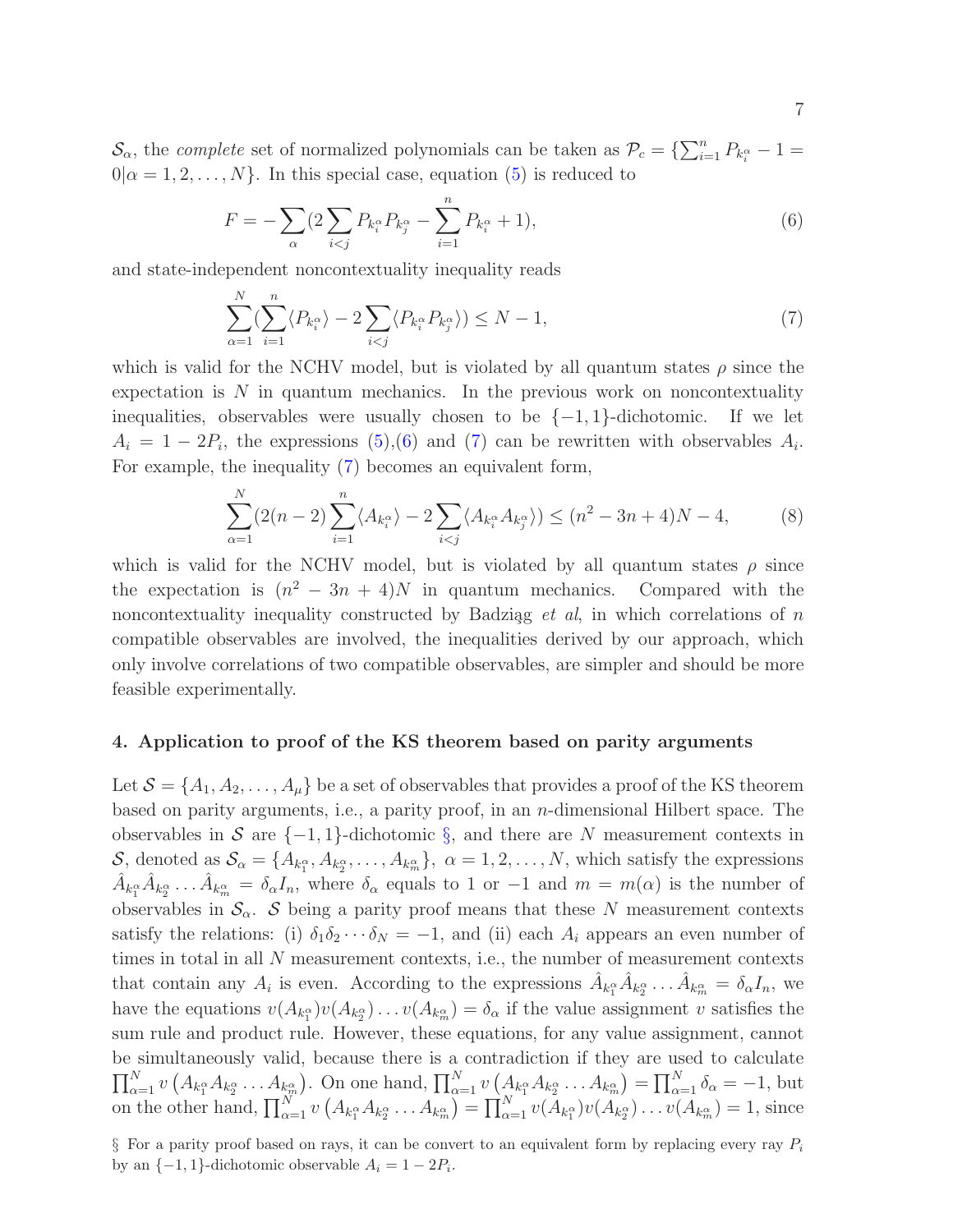the number of each  $A_i$  in the expression is even. This is the main idea of a proof of the KS theorem based on parity arguments.

We now derive a state-independent noncontextuality inequality from the parity proof. The above discussion shows that  $A_{k_1^{\alpha}}A_{k_2^{\alpha}}\ldots A_{k_m^{\alpha}}-\delta_{\alpha}=0$  and that at least one of the equations,  $v(A_{k_1^{\alpha}})v(A_{k_2^{\alpha}})\ldots v(A_{k_m^{\alpha}})-\delta_{\alpha}=0$ , is invalid for each value assignment v. Therefore,  $\{A_{k_1^{\alpha}}A_{k_2^{\alpha}}\ldots A_{k_m^{\alpha}}-\delta_{\alpha} \mid \alpha=1,2,\ldots,N\}$  comprise a *complete* set of polynomials. The normalized forms of the N polynomials are  $\{\frac{1}{2}$  $\frac{1}{2}(A_{k_1^{\alpha}}A_{k_2^{\alpha}}\ldots A_{k_m^{\alpha}} \delta_{\alpha}$  = 0 |  $\alpha = 1, 2, \ldots, N$ , since  $\delta_{\alpha} = \pm 1$  and  $v(A_{k_1^{\alpha}})v(A_{k_2^{\alpha}}) \ldots v(A_{k_m^{\alpha}}) = -\delta_i$  if  $A_{k_1^{\alpha}}A_{k_2^{\alpha}}\ldots A_{k_m^{\alpha}} \neq \delta_{\alpha}$ . We then obtain the *complete* set of normalized polynomials. Substituting them into equation [\(2\)](#page-4-0) and using the relations  $(A_i - 1)(A_i + 1) = 0$ , i.e.,  $A_i^2 = 1$ , we obtain

$$
F = -\frac{N}{2} + \frac{1}{2} \sum_{\alpha=1}^{N} \delta_{\alpha} \prod_{i=1}^{m(\alpha)} A_{k_i^{\alpha}}.
$$
 (9)

The state-independent noncontextuality inequality can be written as

<span id="page-7-0"></span>
$$
\sum_{\alpha=1}^{N} \delta_{\alpha} \langle \prod_{i=1}^{m(\alpha)} A_{k_i^{\alpha}} \rangle \le N - 2, \tag{10}
$$

which is violated by all quantum states  $\rho$  since  $\sum_{\alpha=1}^N \delta_\alpha \langle \prod_{i=1}^{m(\alpha)} A_{k_i^{\alpha}} \rangle = N$  in quantum mechanics.

By applying our approach to proofs of the KS theorem based on parity arguments, we have obtained a general expression of the state-independent noncontextuality inequality. With this result, all known parity proofs, for example, those in Refs. [\[19,](#page-8-11)[14,](#page-8-8) [20,](#page-8-12)[17,](#page-8-15)[18,](#page-8-9)[22,](#page-8-16)[23,](#page-8-17)[25](#page-8-18)[–28,](#page-8-19)[30\]](#page-8-20) can be easily converted to state-independent noncontextuality inequalities, and the inequalities in Refs. [\[35\]](#page-9-3) and [\[51\]](#page-9-6) are special cases of equation [\(10\)](#page-7-0).

# 5. Conclusions

We have shown that a proof of the KS theorem can always be converted to a stateindependent noncontextuality inequality. This conclusion is true for all kinds of proofs of the KS theorem, based on rays or any other observables. It is interesting to note that our constructive proof actually provides a general approach of deriving a noncontextuality inequality from a proof of the KS theorem. By following the steps described by equations [\(1\)](#page-4-1) to [\(3\)](#page-4-2), one can derive a state-independent noncontextuality inequality from any proof of the KS theorem. As examples, we have applied our approach to two kinds of well-known proofs of the KS theorem, i.e., proofs based on rays and proofs based on parity arguments. Certainly, our approach is applicable to all kinds of proofs of the KS theorem,including those in [\[21,](#page-8-21) [26,](#page-8-22) [31,](#page-8-23) [32\]](#page-9-0), not limited to the two examples.

Compared with the methods proposed in [\[36\]](#page-9-4) and [\[49\]](#page-9-5), which are applicable only to proofs of the KS theorem based on rays, the present approach is applicable to all kinds of proofs of the KS theorem. The inequalities obtained by our approach are simpler than the previous results in [\[36\]](#page-9-4) and as simple as the ones in [\[49\]](#page-9-5) when it is applied to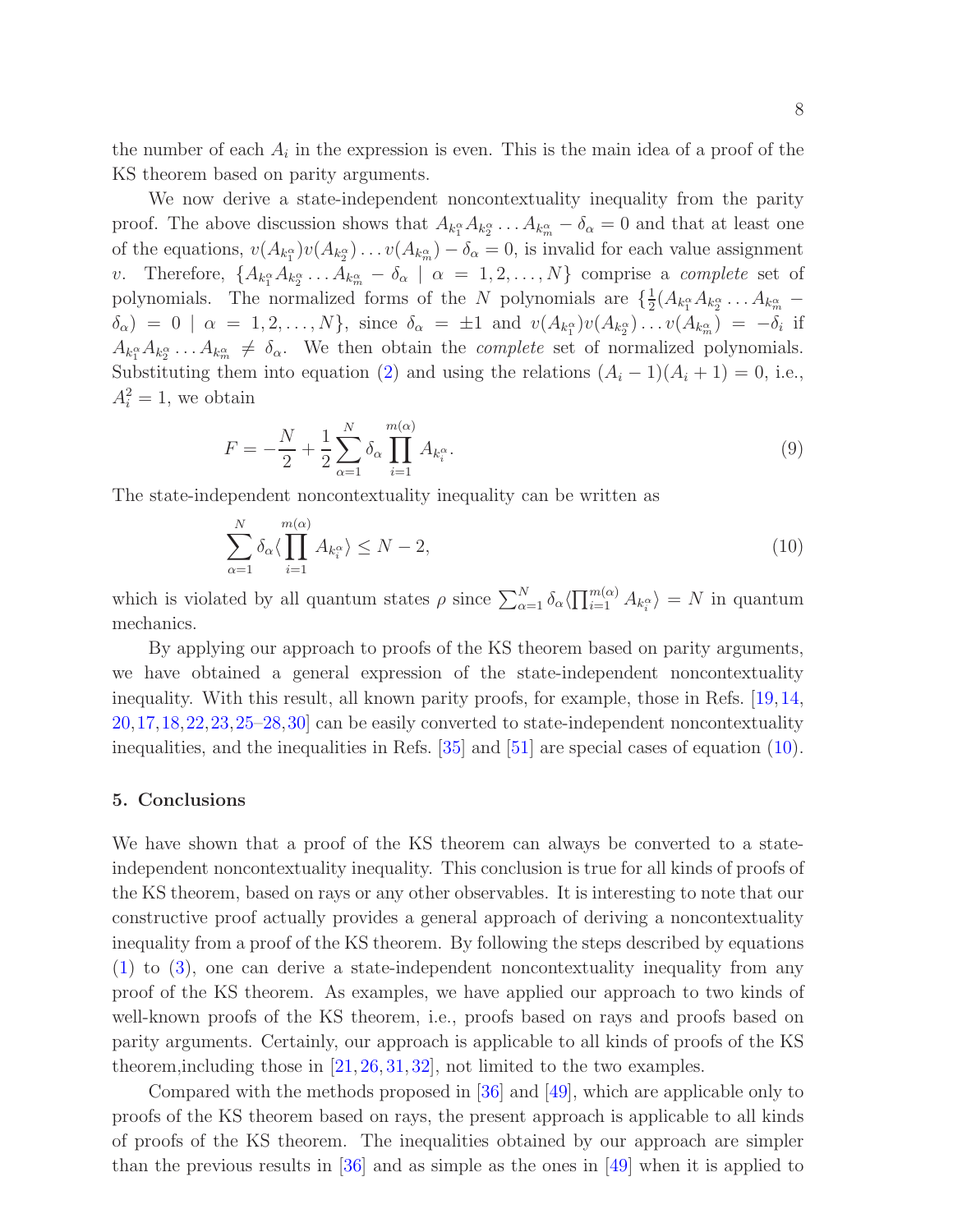proofs based on rays, and new state-independent noncontextuality inequalities are given when it is applied to proofs based on other observables.

# Acknowledgments

This work was supported by NSF China through Grant No. 11175105 and the National Basic Research Program of China through Grant No. 2015CB921004. D.M.T. acknowledges support from the Taishan Scholarship Project of Shandong Province.

#### <span id="page-8-0"></span>References

- <span id="page-8-1"></span>[1] Kochen S and Specker E 1967 *J. Math. Mech.* 17 59
- <span id="page-8-2"></span>[2] Bell J S 1966 *Rev. Mod. Phys.* 38 447
- [3] Raussendorf R 2013 *Phys. Rev. A* 88 022322
- <span id="page-8-3"></span>[4] Howard M, Wallman J, Veitch V and Emerson J 2014 *Nature (London)* 510 351
- <span id="page-8-4"></span>[5] Delfosse N, Allard Guerin P, Bian J and Raussendorf R 2015 *Phys. Rev. X* 5 021003
- [6] Horodecki K, Horodecki M, Horodecki P, Horodecki R, Pawlowski M and Bourennane M arXiv:1006.0468
- [7] Cabello A, D'Ambrosio V, Nagali E and Sciarrino F 2011 *Phys. Rev. A* 84 030302
- [8] Nagali E, D'Ambrosio V, Sciarrino F and Cabello A 2012 *Phys. Rev. Lett.* 108 090501
- [9] Um M, Zhang X, Zhang J, Wang Y, Yangchao S, Deng D L, Duan L M and Kim K 2013 *Sci. Rep.* 3 1627
- <span id="page-8-5"></span>[10] G¨uhne O, Budroni C, Cabello A, Kleinmann M and Larsson J A 2014 *Phys. Rev. A* 89 062107
- <span id="page-8-6"></span>[11] Ca˜nas G, Arias M, Etcheverry S, G´omez E S, Cabello A, Xavier G B and Lima G 2014 *Phys. Rev. Lett.* 113 090404
- <span id="page-8-7"></span>[12] Fine A and Teller P 1978 *Found. Phys.* 8 629
- <span id="page-8-8"></span>[13] Redhead M 1987 *Incompleteness, nonlocality, and realism: a prolegomenon to the philosophy of quantum mechanics* (Oxford University Press)
- [14] Peres A 1991 *J. Phys. A* 24 L175
- <span id="page-8-10"></span>[15] Bub J 1996 *Found. Phys.* 26 787
- [16] Conway J H and Kochen J First reported in A. Peres, *Quantum Theory: Concepts and Methods* (Kluwer, Dordrecht, 1993), p. 114. See also J. H. Conway and S. Kochen, in *Quantum [Un]speakables: From Bell to Quantum Information*, edited by R. A. Bertlmann and A. Zeilinger (Springer, Berlin, 2002), p. 257.
- <span id="page-8-15"></span><span id="page-8-9"></span>[17] Kernaghan M 1994 *J. Phys. A* 27 L829
- <span id="page-8-11"></span>[18] Cabello A, Estebaranz J and García-Alcaine G 1996 *Phys. Lett. A* 212 183
- <span id="page-8-12"></span>[19] Mermin N D 1990 *Phys. Rev. Lett.* 65 3373
- <span id="page-8-21"></span>[20] Pagonis C, Redhead M L and Clifton R K 1991 *Phys. Lett. A* 155 441
- <span id="page-8-16"></span>[21] Kernaghan M and Peres A 1995 *Phys. Lett. A* 198 1
- <span id="page-8-17"></span>[22] Cabello A 1999 *Phys. Rev. A* 60 877
- <span id="page-8-13"></span>[23] Cabello A 2001 *Phys. Rev. A* 63 022104
- <span id="page-8-18"></span>[24] Cerf N J, Massar S and Pironio S 2002 *Phys. Rev. Lett.* 89 080402
- <span id="page-8-22"></span>[25] Planat M 2012 *Euro. Phys. J. Plus* 127 1
- [26] Waegell M and Aravind P K 2012 *J. Phys. A* 45 405301
- <span id="page-8-19"></span>[27] Waegell M and Aravind P K 2013 *Phys. Rev. A* 88 012102
- <span id="page-8-14"></span>[28] Ruuge A E 2012 *J. Phys. A* 45 465304
- <span id="page-8-20"></span>[29] Tang W, Yu S and Oh C H 2013 *Phys. Rev. Lett.* 110 100403
- <span id="page-8-23"></span>[30] Lisoněk P, Raussendorf R and Singh V arXiv:1401.3035
- [31] Toh S 2013 *Chin. Phys. Lett.* 30 100302